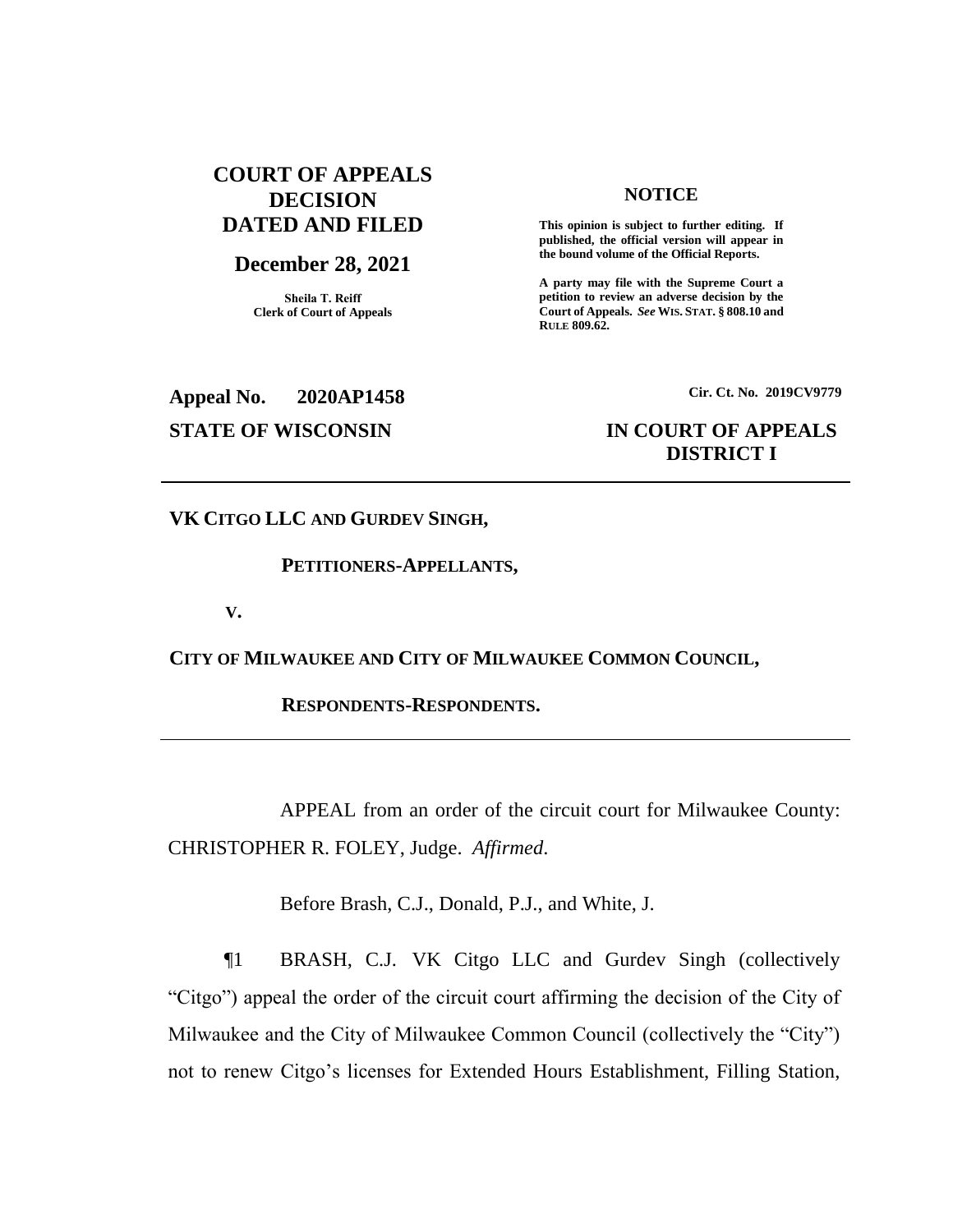Weights and Measures, and Food Dealer (the "Licenses"). Citgo argues that the hearing notice sent by the City regarding the potential nonrenewal of the Licenses was inadequate, in that it did not contain specific reasons that the City was considering denying Citgo's renewal application, as required under the City of Milwaukee Code of Ordinances. Therefore, Citgo asserts that the City failed to act according to law and violated Citgo's due process rights. Upon review, we affirm.

#### **BACKGROUND**

¶2 Citgo operated a gas station located on North 35th Street in Milwaukee for over sixteen years. During that time, Citgo possessed the Licenses for the operation of the gas station, and had never been the subject of any disciplinary suspension or revocation actions relating to those Licenses.

¶3 According to its petition for certiorari review, Citgo applied for renewal of the Licenses in October 2019. In response, the City sent Citgo a notice of hearing dated November 22, 2019, stating that there was "a possibility" that Citgo's license renewal application may be denied for a number of reasons, including whether the gas station "tends to facilitate a public or private nuisance," or if it "has been the source of congregations of persons" which resulted in complaints such as illegal drug activity, disturbing the peace, thefts, assaults, and batteries. A report from the License Investigation Unit of the Milwaukee Police Department (MPD) was attached to the hearing notice, itemizing incidents occurring at the gas station that had been reported to the police. Also attached to the hearing notice was a letter sent to Citgo in August 2019 by MPD District Commander Captain Jeffrey Norman, advising Citgo that MPD had determined that the gas station was a nuisance property pursuant to the ordinances. The hearing notice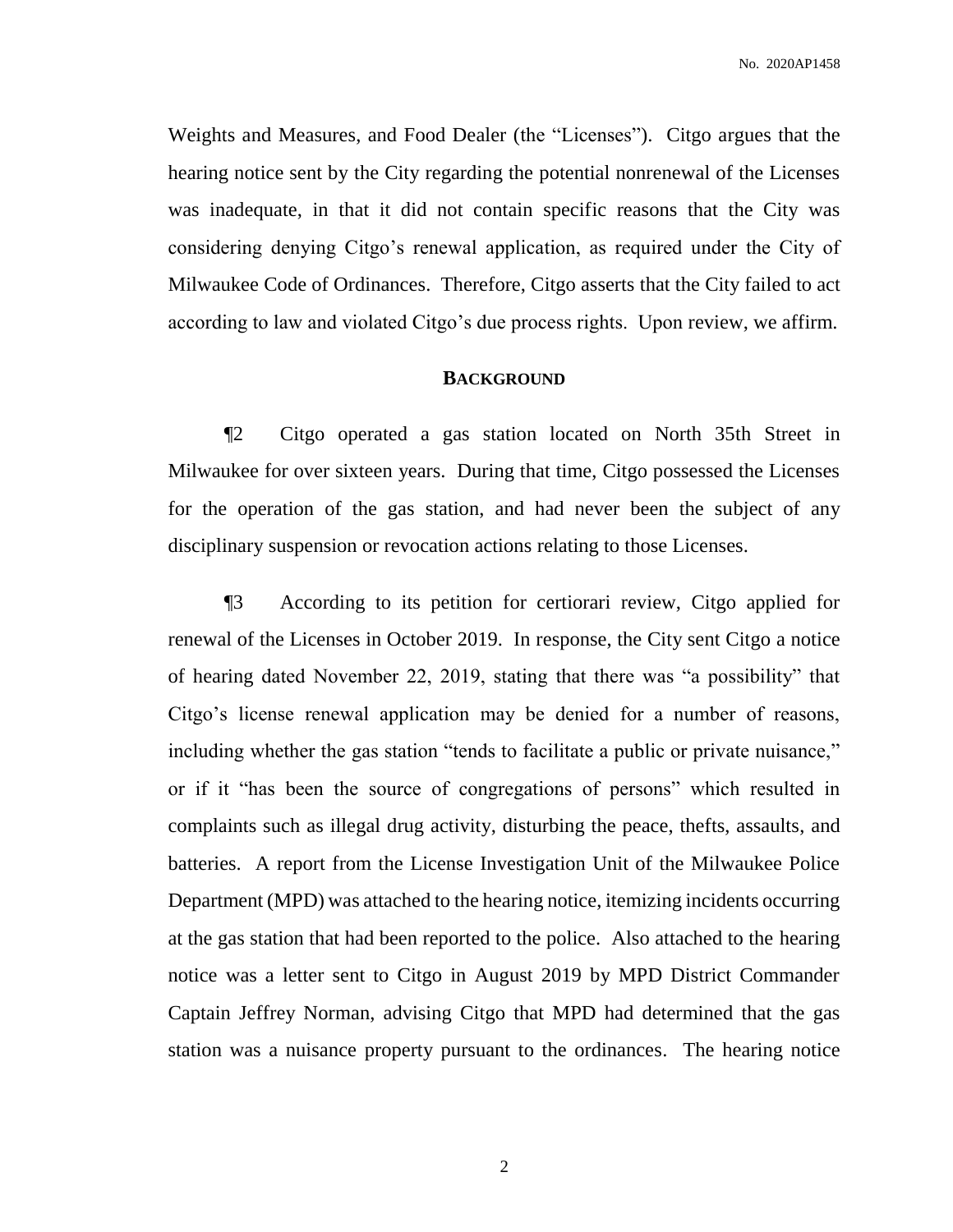requested that Citgo appear before the licensing committee for a hearing on December 3, 2019.

¶4 At the hearing, Captain Norman testified regarding the incidents listed in the police report that was attached to the hearing notice.<sup>1</sup> These incidents included several shootings, armed robberies, illegal drug transactions, and panhandling complaints. Captain Norman stated that Citgo had submitted an abatement plan as required by the nuisance notice, but that he had rejected it. The captain recommended that only the Extended Hours Establishment license, which allows the gas station to stay open twenty-four hours a day, not be renewed.

¶5 Three representatives from the Near West Side Partners also testified in opposition to renewing the Licenses, noting many of the same problems described by Captain Norman. Alderman Robert Bauman, who represents the district where the gas station is located, also testified in opposition to renewing the Licenses, observing that the gas station had been a "consistent problem."

¶6 Counsel for Citgo argued to the committee that the neighborhood where the gas station is located suffers from many "challenges," and that the incidents reported as occurring at the gas station often started somewhere else in the neighborhood. Citgo further noted that it had numerous security cameras and security guards for the gas station.

 $\overline{a}$ 

<sup>&</sup>lt;sup>1</sup> Although there are references in the record to a disc containing information from the hearings before the licensing committee and the Common Council, which was apparently submitted to and reviewed by the circuit court, that disc was not included in the record filed with this court. Thus, the information in this opinion regarding the notice and hearings was taken from other documents in the record that described them.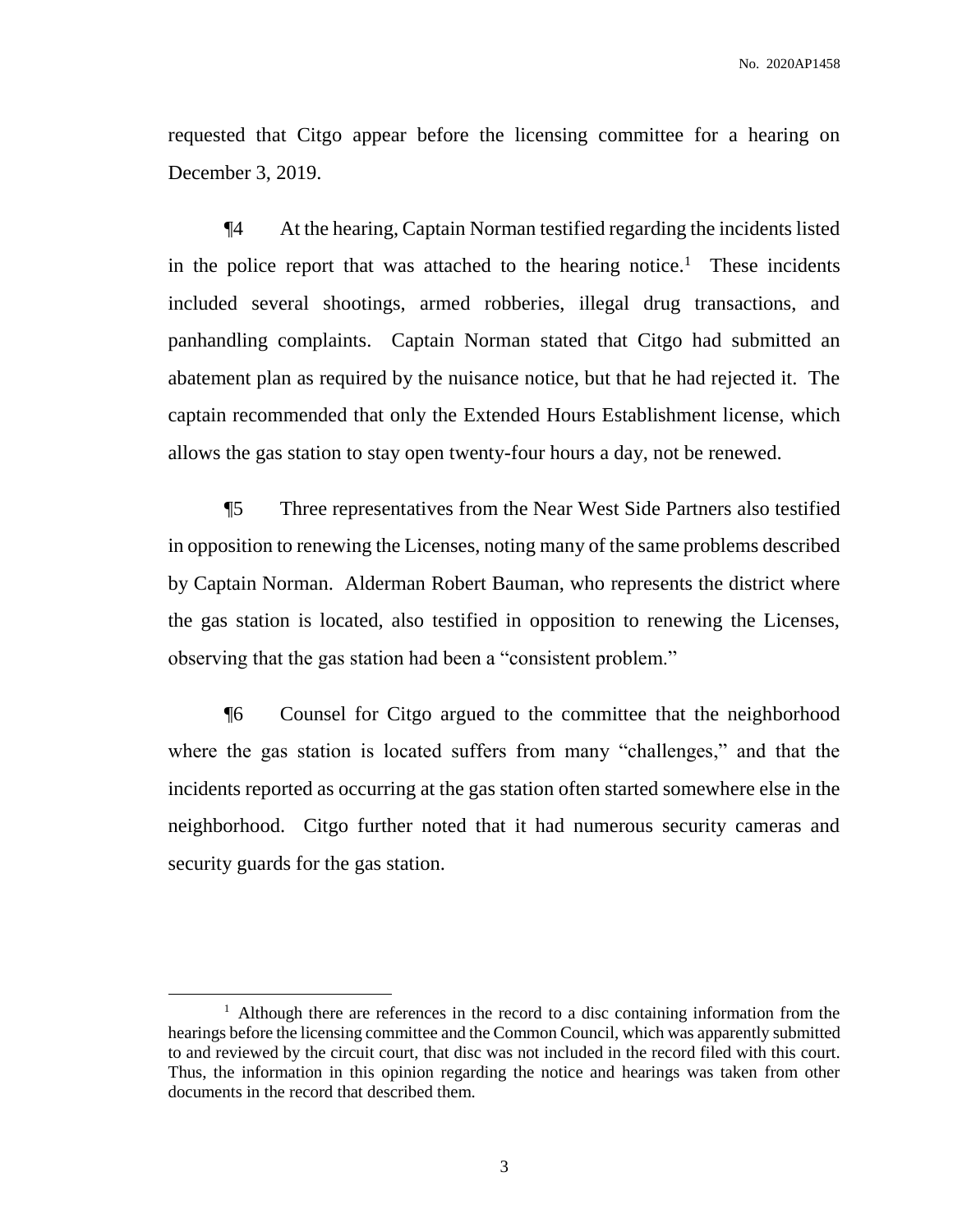¶7 Nevertheless, the committee voted to recommend that all of Citgo's Licenses not be renewed. At a subsequent hearing, the Common Council adopted the committee's recommendation.

¶8 Citgo then filed a petition for certiorari review with the circuit court. It argued that the City had not acted in accordance with the law because the hearing notice it provided lacked specificity and was therefore inadequate under the ordinances. It also argued that the decision was arbitrary because it was not supported by substantial evidence.

¶9 The circuit court rejected Citgo's arguments. It found that the notice was sufficient, in that the police report attached to the notice—including the letter from Captain Norman designating the gas station as a nuisance—provided "more than adequate specificity" of the issues that would be considered by the licensing committee and Common Council. Moreover, the court found that the incidents in the report provided sufficient evidence for the City's determination that all of Citgo's Licenses should not be renewed.

¶10 Therefore, the circuit court denied Citgo's petition for certiorari and affirmed the City's decision not to renew the Licenses. This appeal follows.

#### **DISCUSSION**

¶11 Citgo appeals the City's decision pursuant to WIS. STAT. § 68.13 (2019-20), <sup>2</sup> which permits judicial review by certiorari of the final decision of a municipal board. On certiorari review, this court is "limited to determining whether: (1) the governmental body's decision was within its jurisdiction, (2) the

 $\overline{a}$ 

<sup>&</sup>lt;sup>2</sup> All references to the Wisconsin Statutes are to the 2019-20 version unless otherwise noted.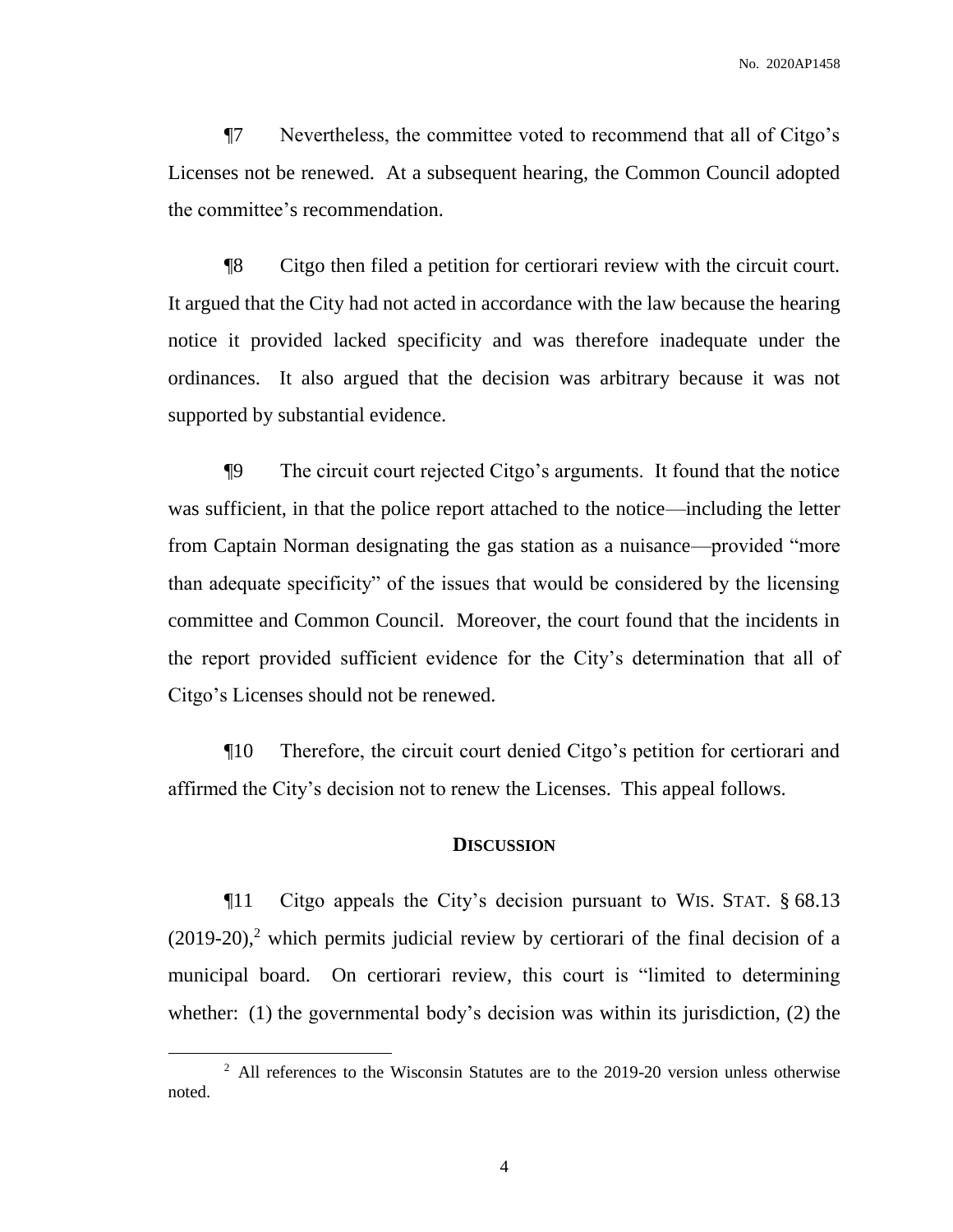body acted according to law, (3) the decision was arbitrary or oppressive, and (4) the evidence of record substantiates its decision." *State ex rel. Bruskewitz v. City of Madison*, 2001 WI App 233, ¶11, 248 Wis. 2d 297, 635 N.W.2d 797. We review *de novo* the municipality's decision, not the decision of the circuit court. *Id.*

¶12 It is well settled law that on certiorari review "there is a presumption of correctness and validity to a municipality's decision." *Ottman v. Town of Primrose*, 2011 WI 18, ¶48, 332 Wis. 2d 3, 796 N.W.2d 411. The petitioner bears the burden of overcoming this "presumption of correctness." *Id.*, ¶50.

¶13 On appeal, Citgo maintains its contention that the notice of hearing provided by the City was insufficient as a matter of law and thus violated its due process rights. However, as noted above, a disc containing the information relating to the proceedings by the City in this matter was not included in the record before us. "We are bound by the record as it comes to us." *Fiumefreddo v. McLean*, 174 Wis. 2d 10, 26, 496 N.W.2d 226 (Ct. App. 1993). It is the appellant's responsibility to provide us with a record that is sufficient to review the issues being raised. *Butcher v. Ameritech Corp.*, 2007 WI App 5, ¶35, 298 Wis. 2d 468, 727 N.W.2d 546. Although Citgo provided materials relating to the City's proceedings in its appendix, an appendix "may not be used to supplement the record[.]" *Reznichek v. Grall*, 150 Wis. 2d 752, 754 n.1, 442 N.W.2d 545 (Ct. App. 1989). Therefore, "when an appellate record is incomplete in connection with an issue raised by the appellant, we must assume that the missing material supports the [circuit] court's ruling." *Fiumefreddo*, 174 Wis. 2d at 27.

¶14 In the circuit court's written decision on this matter, it noted that Citgo's argument regarding the notice issue initially "gave [it] pause," but after reviewing the record from the City's proceedings, those concerns were

5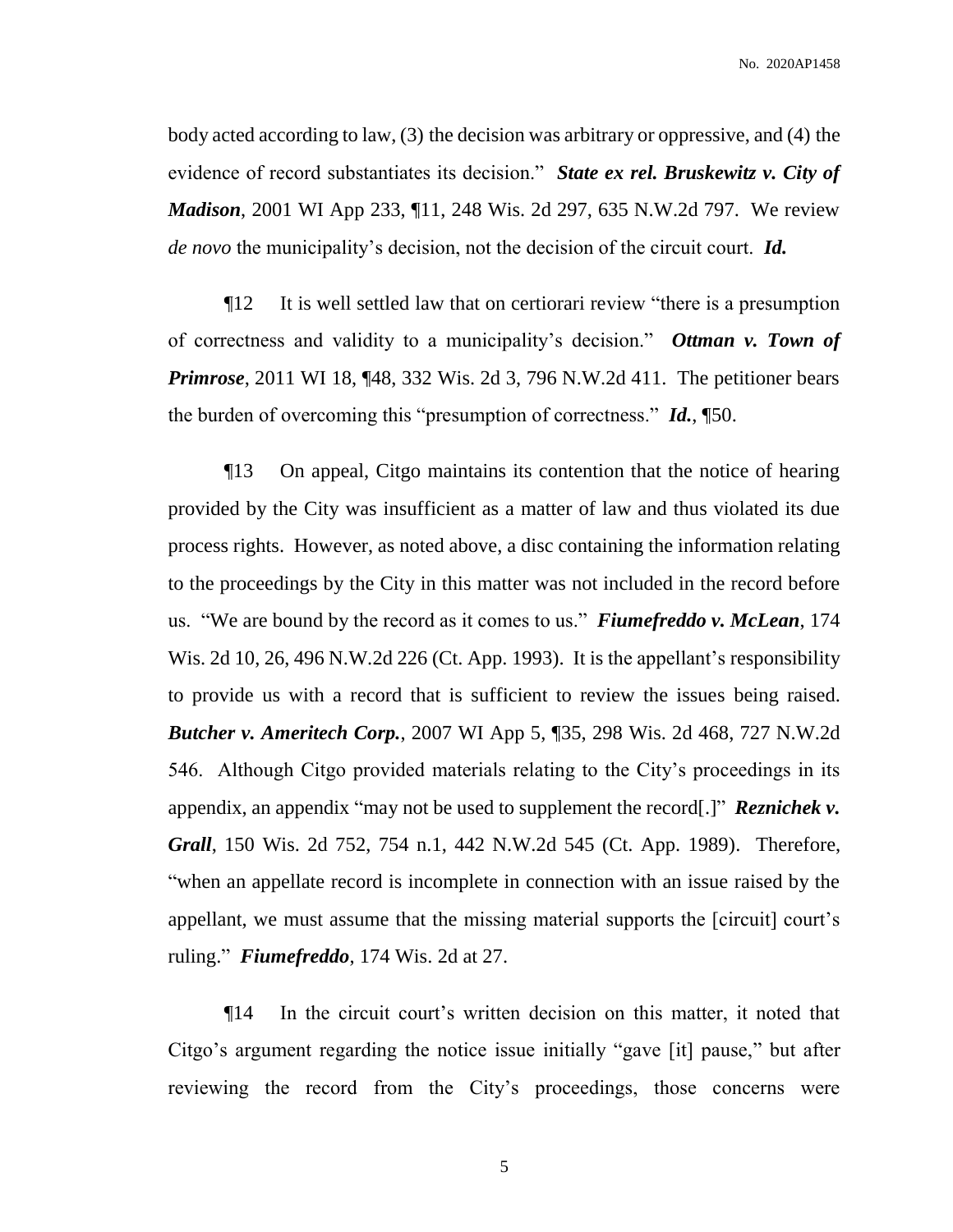"substantially alleviated[.]" The court observed that Citgo's argument created the impression that the police report attached to the notice "contained such voluminous materials and incorporated so many prior years" that it was "insufficient to apprise [Citgo] of what incidences would in fact be considered by the Committee—allowing the City to ambush [Citgo]." However, upon reviewing the hearing notice and police report, the court did not find that to be the case. Rather, the court found that the police report was "concise and direct," specifically listing "shooting/weapons incidents and drug activity, incorporating summary reports of all or nearly all of the incidents authored at the times in question," and that the purported "laundry list" of incidents included in the police report involved "only minimal reference to a nominal number of incidents going back many years."

¶15 The circuit court further stated that many of these incidents had been referenced in the nuisance designation notification letter from August 2019, and that "the police synopsis would have been particularly effective in notifying [Citgo] of the specific incidents of notable concern." In short, the court found that the incidents listed in the police report "track the generic references that are clearly part of a standard form notification—including the premises facilitating a public nuisance; illegal drug activity; thefts; assaults; battery and disturbance of the peace," and therefore the notice was sufficient to meet the requirements of both the ordinances and due process.

¶16 We presume that the information on the disc, reviewed by the circuit court, supports this conclusion. *See Fiumefreddo*, 174 Wis. 2d at 27. Therefore, we conclude that Citgo has not overcome the presumption of correctness of the City's decision. *See Ottman*, 332 Wis. 2d 3, ¶50. Accordingly, we affirm the order of the circuit court upholding the determination by the City not to renew Citgo's Licenses.

6